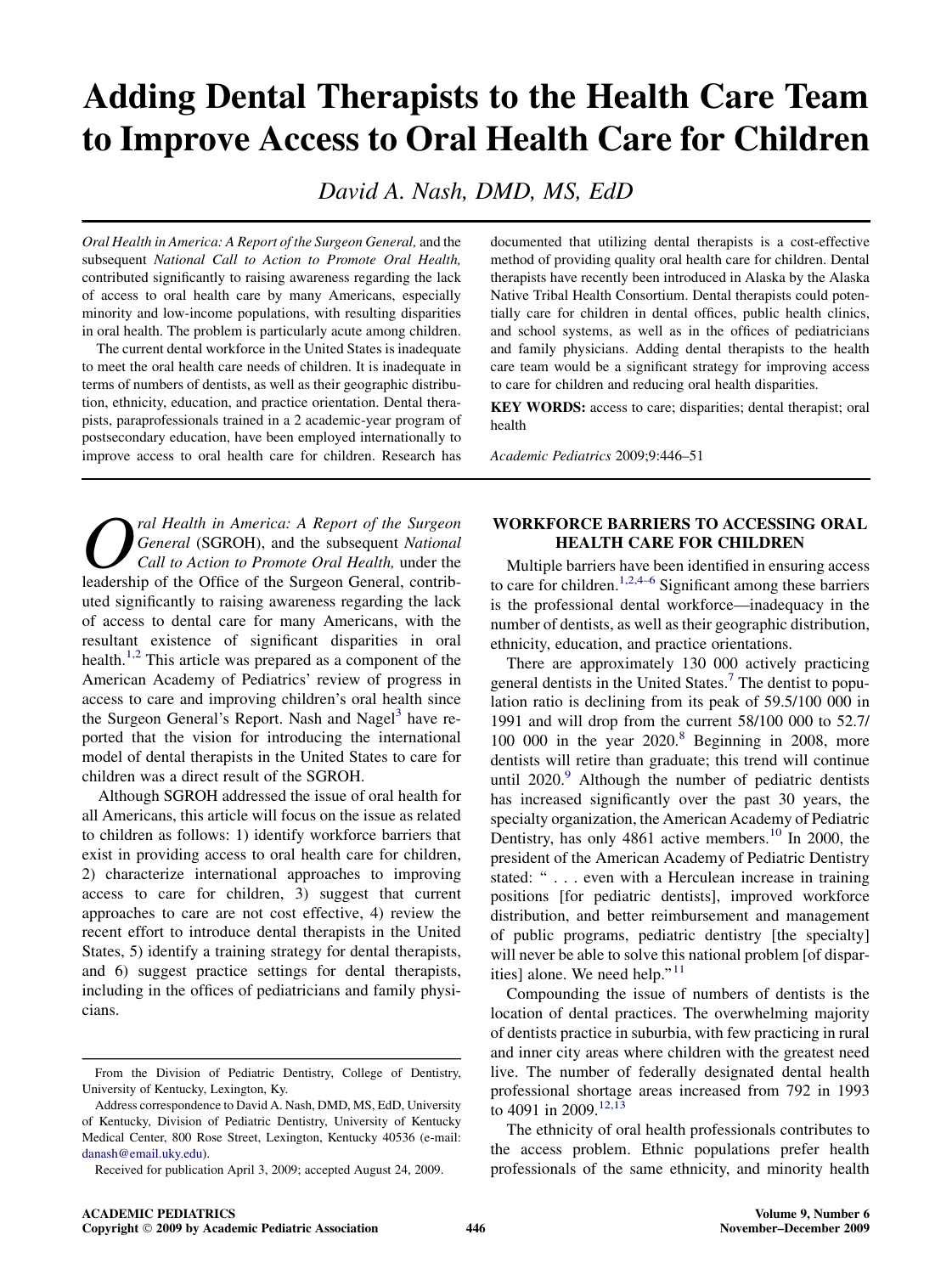professionals provide more care for the underserved.<sup>[14,15](#page-4-0)</sup> Although approximately 12% of the population is African American, only 2.2% of dentists are. Hispanics are another 10.7% of the population, yet only 2.8% of dentists are Hispanic.<sup>[16](#page-4-0)</sup> Less than 6% of entering student dentists are African American and less than 6% are Hispanic.<sup>[17](#page-4-0)</sup> The demographics of oral disease suggest that poor access to care among these 2 minority groups contributes significantly to the overall disparities in oral health among Amer-ica's children.<sup>[18](#page-4-0)</sup>

A further issue is the general lack of instruction and experience that graduating dentists have had treating children. The typical college of dentistry curriculum provides an average of only 177 clock hours of didactic and clinical instruction in dentistry for children.<sup>[19](#page-4-0)</sup> A recent study entitled ''US Predoctoral Education: Its Impact on Access to Care,'' found that 33% of dental school graduates had not had any actual clinical experience in performing pulpotomies and preparing and placing stainless steel crowns, common therapies required for treating dental caries in children.<sup>[20](#page-4-0)</sup> The authors concluded "results suggest that US pediatric dentistry predoctoral programs have faculty and patient pool limitations that affect competency achievement, and adversely affect training and practice."<sup>20</sup> General dentists are not likely to practice what they have not been taught, or in which they have not developed competencies, during their dental education.

The practice orientation of many dentists is a barrier to access. Dentists generally do not treat publicly insured children, children covered by Medicaid, or the Children's Health Insurance Program (CHIP). A 2001 study found that approximately 25% of dentists received some payment from Medicaid during a given year; however, only 9.5% received \$10 000 or more. $^{21}$  $^{21}$  $^{21}$  As a result of the recent expansion of CHIP, 40 million of America's 78.6 million children—the majority—are now covered by Medicaid and  $CHIP^{22}_{\cdot}$  and these are the children in whom the overwhelming percentage of dental disease exists.<sup>18</sup> Yet, less than 10% of dentists participate to any significant degree in caring for these children. A 2004 report indicated that only 45% of California's pediatric dentists participated in the state's Medicaid program.<sup>[23](#page-5-0)</sup> A recent national survey of boardcertified pediatric dentists reported 53.2% of private practicing pediatric dentists accepted Medicaid reimburse-ment.<sup>[24](#page-5-0)</sup> These statistics document the significant problem of access to care for children from low-income families.

## AN INTERNATIONAL APPROACH FOR IMPROVING ACCESS TO CARE FOR CHILDREN

In 1921, New Zealand developed a 2 academic year program to train high school graduates to become school dental nurses.[25](#page-5-0) These school dental nurses were then assigned to school-based dental clinics, which subsequently came to exist in all of the elementary schools of New Zealand.<sup>[26,27](#page-5-0)</sup> Today, there are over 600 dental therapists (the name changed in the 1980s) caring for the coun-try's 850 000 children.<sup>[28](#page-5-0)</sup> Ninety-seven percent of New Zealand's children are cared for by dental therapists who

are assigned to every elementary and middle school in New Zealand.<sup>[29](#page-5-0)</sup> They work under the general supervision of a district dental officer. A recent report of the oral health of New Zealand's school children documented that at the end of a given school year, essentially none of New Zealand's children in the School Dental Service had untreated tooth decay. $30$ 

The model developed in New Zealand has spread to 52 other countries.[28](#page-5-0) Australia has over 1500 practicing dental therapists, with 88% working in the School Dental Service.<sup>[28](#page-5-0)</sup> Malaysia employs dental therapists to provide publicly financed dental care for its 3 million children through a network of 2000 public dental clinics. Dental therapists provide essentially all dental care for children in Malaysia.[28](#page-5-0) Three hundred dental therapists have practiced with Health Canada, Canada's Ministry of Health, since  $1972<sup>31</sup>$  $1972<sup>31</sup>$  $1972<sup>31</sup>$  (Schnell GM unpublished report, 2003), and approximately 100 are employed by Health Canada to treat Canada's First Nation people (White L, personal communication, March 2007). $32$  The remainder practice in Saskatchewan in dental offices, complementing the work of dentists in much the same manner dental hygienists practice in the United States. There are 700 dental therapists practicing in the United Kingdom in a variety of oral health care settings.<sup>[33](#page-5-0)</sup> Great Britain recently expanded the training opportunities for dental therapists and now graduates over 200 dental therapists each year from its 15 programs.[34,35](#page-5-0) Historically, practices of dental therapists internationally have been limited to children. Only recently have some jurisdictions begun to permit selected procedures to be performed on adults in specific circumstances. The research regarding dental therapists on quality, access, effectiveness, and costs, as identified elsewhere in this article, has been in relation to children, not adults.

Throughout the world, the use of dental therapists to provide primary care for children is growing in popularity, primarily because the dental workforce is unable to provide access to basic oral health care, particularly for children. International studies and experience, as well as research in the United States, have documented that the quality of care dental therapists provide children—in terms of diagnostic, preventive, and technical skills—is comparable to that of general dentists. $25,36-46$ 

#### THE ECONOMIC ISSUE

Developing and deploying dental therapists for children is rational economics. General dentists are trained in complex diagnostic and rehabilitative procedures for all patients; pediatric dentists are trained in primary care for children, but also in tertiary care—the ability to care for children with complex developmental and medical problems—as well as how to manage children who either lack cooperative ability or are uncooperative in their behavior. General dentists' average earnings for 2006 were \$202 190, and pediatric dentists' were \$33[7](#page-4-0) 810. In New Zealand, dental therapists with 2 years of postsecondary education treat essentially all of the nation's children and earn, on average, US \$40 000/year (Kardos TB,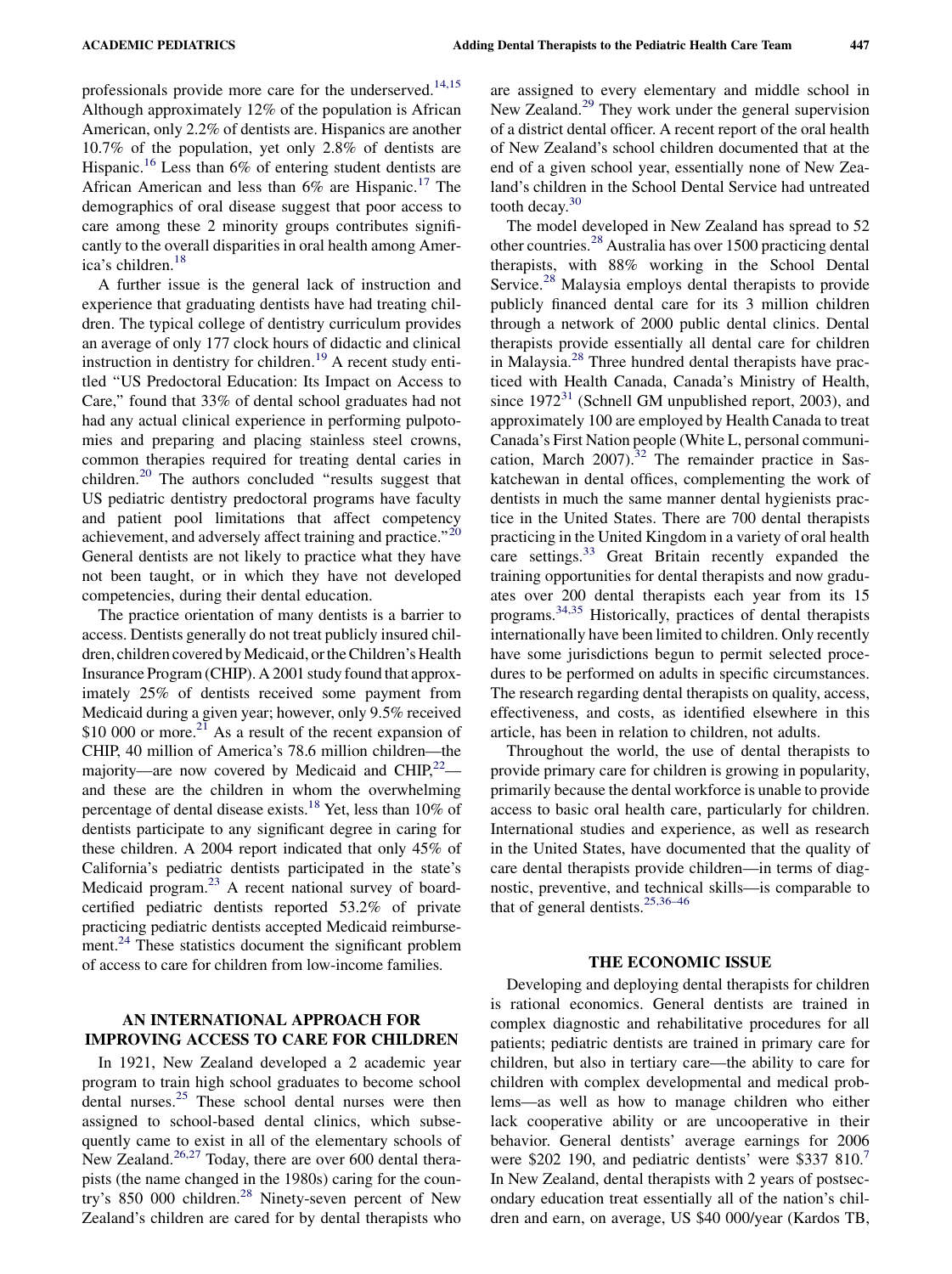personal communication, June 2008). It is questionable as to whether the typical child requires the level of expertise of a dentist/pediatric dentist in receiving primary preventive and basic restorative care.

The division of labor principle of organizational management science suggests that procedures should be delegated to the least trained and lowest salaried individual in an organization who is able to perform the activity effectively and competently at the required level of quality.<sup>[47](#page-5-0)</sup> Applying this principle to the dental workforce suggests that primary preventive and basic restorative procedures for children should be assigned to a dental therapist, resulting in a more economical expenditure of resources. This is particularly relevant with regard to care paid by Medicaid/CHIP, given significantly constrained public monies and the inability of public insurance to reimburse practitioners at the rate of their usual and customary fees. As indicated, the majority of America's children are now covered by public insurance. If dental therapists practiced in the United States, general dentists and pediatric dentists would serve as providers of secondary and tertiary care for children, as is the case in New Zealand and Australia, and would focus on problems that only a dentist is trained to manage.

## INTRODUCING DENTAL THERAPISTS IN THE UNITED STATES

Because of the prevalence of severe dental disease among Alaska Native children and the chronic shortage of dentists in Alaska, the Alaska Native Tribal Health Consortium, in 2003, with the support of the Indian Health Service, sent 6 Alaskans to be trained as dental therapists at the University of Otago, Dunedin, New Zealand's national dental school.<sup>[3,48](#page-4-0)</sup> They returned to Alaska in 2005 to begin caring for patients, primarily children, in rural villages, and were sued by the American Dental Association to stop what the Association considered to be the illegal practice of dentistry.<sup>[49](#page-5-0)</sup> The Alaska attorney general's office subsequently ruled that dental therapists in the Alaska tribal health system are not subject to the state dental practice act because they are certified under federal law.<sup>[50](#page-5-0)</sup> An independent assessment of the quality of care provided by the first cohort of Alaskan dental therapists returning from New Zealand concluded that they met every standard of care evaluated and were "competent providers."<sup>[51](#page-5-0)</sup> Subsequent research of the competency of the Alaskan dental therapists concluded: ''No significant evidence was found to indicate that irreversible dental treatment provided by DHATs [dental therapists] differs from similar treatment provided by dentists."<sup>[52](#page-5-0)</sup> The lawsuit brought by the Amer-ican Dental Association was settled in 2007.<sup>[53,54](#page-5-0)</sup> Currently, 11 dental therapists who were trained in New Zealand are practicing in Alaska. $28$  Training of dental therapists has been initiated in Alaska in a program in cooperation with the physician's assistant program of the School of Medicine at the University of Washington, Seattle, Wash-ington.<sup>[55](#page-5-0)</sup> The American Association of Public Health Dentistry and the American Public Health Association have endorsed the practice of dental therapists in Alaska.[56,57](#page-5-0)

A major objection to the introduction of dental therapists to the United Sates is the belief that dental therapists are not adequately trained to care for children.<sup>[58](#page-5-0)</sup> However, the results are uniform in finding that dental therapists provide an equivalent quality of care to dentists.<sup>36-46</sup> The typical 2 year dental therapy curriculum internationally is 2400 clock hours—2 academic years. $^{28}$  $^{28}$  $^{28}$  Traditionally, dental therapists have only provided care for children, so curriculum time is devoted specifically to learning to care for children. In New Zealand, 760 of these hours are spent in the clinic caring for children (Tane H, personal communication, May 2003). As indicated previously, the most recent study of the curriculum hours in our nation's dental schools indicates that an average of only 177 hours is spent teaching general dentists to care for children; this includes classroom and clinic. At least from the perspective of the instructional curriculum, dental therapists receive more technical training and experience in treating children than do general dentists.

#### Developing Dental Therapists

Various models are possible for developing dental therapists to treat children in the United States. The classical model in the world has been a 2-year training program similar to current 2-year dental hygiene training programs in the United States. However, the leadership of dental education in Australia, New Zealand, and Great Britain have concluded that integrating the curricula for training dental hygienists and dental therapists results in a more versatile member of the health care team and is more economical than maintaining separate programs. They have now integrated their previously independent 2-year therapy and hygiene programs into a 3-year program, with resulting credentialing in both fields of practice.

Much of the curriculum of the current dental hygiene programs in the United States is inclusive of the biomedical and dental courses of traditional international dental therapists' programs. Few additional competencies would need to be added to the hygienists' curriculum to qualify a dental hygienist to provide the services traditionally provided by dental therapists for children. Research in the United States in the 1970s at the Forsyth Institute, the University of Kentucky, and the University of Iowa has demonstrated that dental hygienists can be trained within 1 additional academic year and potentially less than one year to provide basic, primary care for children.<sup>[59,60](#page-5-0)</sup>

It would be possible to develop an integrated, but modular, curriculum of 3 years, in which the first year is shared by both hygienists and therapists, with individuals tracking to either dental therapy or dental hygiene in the second year. Upon completing the 2-year curriculum, they could gain licensure in their respective field. Individuals wanting to be dually qualified could, in a third year, cycle through the second year curriculum in which they had not previously participated.

The following advantages of such an integrated, modular model could be realized:

1. Accessibility. The curriculum could be offered in the over 250 associate degree dental hygiene programs that exist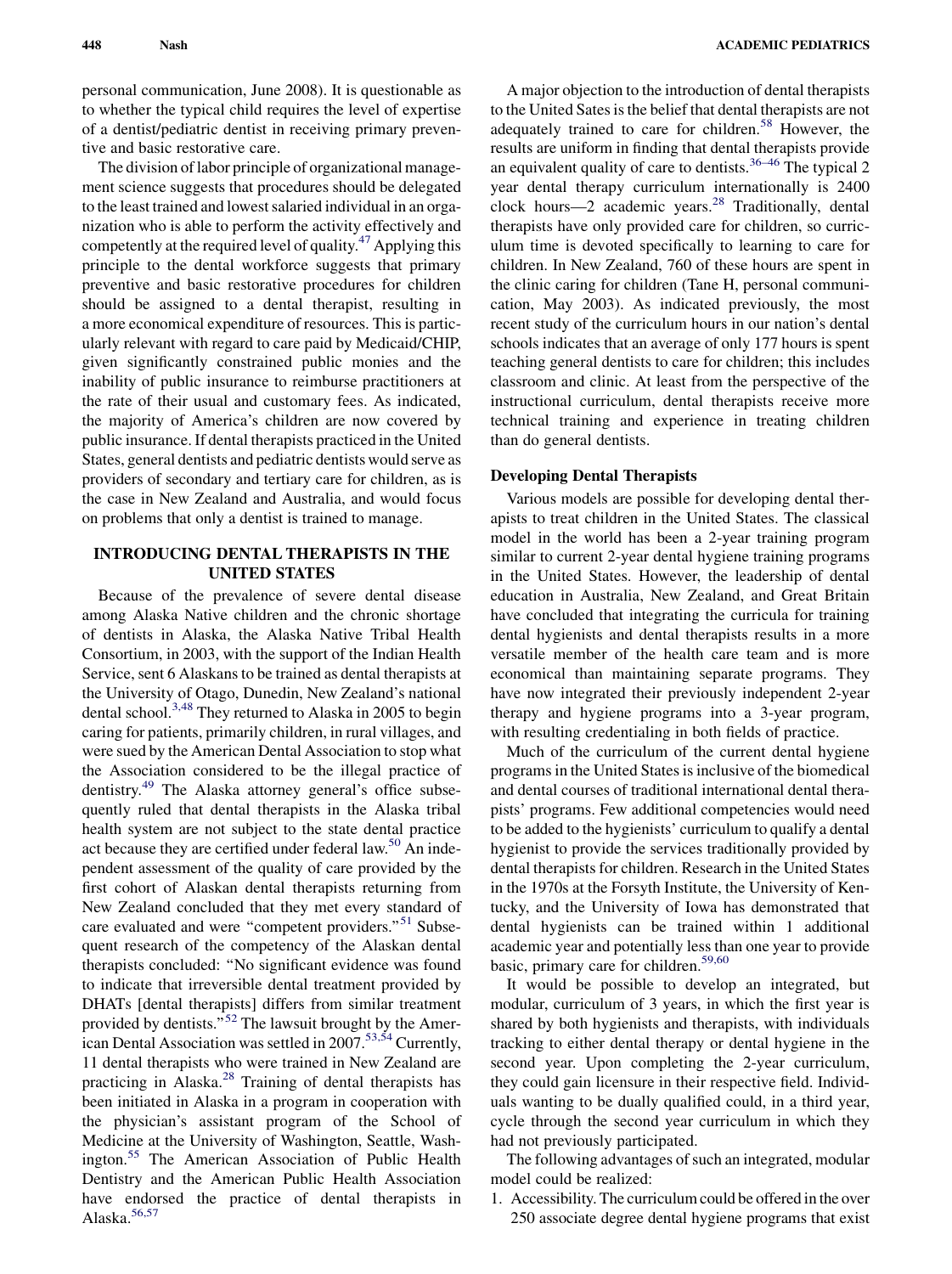in community and technical colleges in every state, thus permitting ready access to potential students.<sup>61</sup>

- 2. Flexibility. Individuals could choose to become hygienists or therapists, or both. This approach would also facilitate graduated hygienists returning to training for 1 year to gain qualification in the competencies associated with dental therapy. Such an opportunity would help address an issue that has been in the forefront of dental hygiene for some time, enriching professional life with new skills.
- 3. Economics. Integrated training could utilize existing faculty, programs, and facilities, thus minimizing expensive duplication.
- 4. Rapid and ready implementation. A therapist's curriculum based on the international model could be developed expeditiously, and with faculty and facilities already in place, could result in therapists being ready to help address the access problem for children in a relatively brief period.

#### Practice Settings for Dental Therapists

Children should be engaged in environments in which they normally function if the access problem is to be ideally addressed. New Zealand, from the beginning of its development of the concept of a dental nurse/therapist, identified the school system as the best place to serve children. New Zealand established dental clinics in its schools where school dental therapists effectively care for schoolage children as well as infants, toddlers, and preschool children in the neighborhood.

The New Zealand school dental therapist who is assigned to a neighborhood school functions as what has been recently identified in the United States as a ''dental home." In 2002, the concept of the dental home was intro-duced in the dental literature.<sup>[62](#page-5-0)</sup> The dental home is based on the American Academy of Pediatrics' ''medical home.'' Among the characteristics of both is that care for children is accessible, coordinated, and continuous. The American Academy of Pediatric Dentistry's definition of a dental home states: ''The dental home is the ongoing relationship between the dentist and the patient, inclusive of all aspects of oral health care delivered in a comprehensive, continuously accessible, coordinated, and familycentered way. Establishment of a dental home begins no later than 12 months of age and includes referral to dental specialist when appropriate."<sup>63</sup> It is difficult to envision a dental home being provided to all of America's children, and by 12 months of age, considering the identified current workforce limitations associated with general dentists and pediatric dentists. However, with the significant problem of early childhood caries, it is important that parents receive anticipatory guidance and preventive care early in a child's life—as the dental home definition states by age 1 year.

The New Zealand School Dental Service cares for over 97% of all elementary school children and 56% of its preschool children, because care is brought to them in their neighborhood schools.[64](#page-5-0) School-based dental therapists in

Australia provide the overwhelming majority of care for children in Australia.[65](#page-5-0)

However, school-based health care is not the norm in the United States. The offices of the nation's 57 000 pediatricians and over 60 000 family physicians currently serve as medical homes for the overwhelming majority of America's children.<sup>[66,67](#page-5-0)</sup> Increasingly, oral health is understood as a vital component of general health and well-being. Physicians could expand their function to provide a ''health home'' for children that includes oral health. The typical infant/child has had 12 visits to the pediatrician/family practice physician by age 3, providing multiple opportunities for anticipatory guidance as well as early intervention to effect primary preventive and basic restorative oral health care. $68,69$  Sixty percent of children's visits to the physician are in pediatricians' offices and approximately 20% in the offices of family physicians.<sup>[70](#page-5-0)</sup> These primary care physicians could expand their scope of practice and retain dental therapists to work in their offices under their supervision. The medical and dental practice acts in a number of states would permit them to do so.

In 2003, the Public Health Practice Office of the Centers for Disease Control funded a study of the dental practice acts of all 50 states and the District of Columbia to determine the limitations the individual state practice acts place on individuals other than licensed dentists to provide oral health care.<sup>[71](#page-5-0)</sup> The results of the study suggest there would be no restrictions on physicians, such as pediatricians and family practice physicians, providing dental care in 23 states, and no restrictions in an additional 11 states as long as dentistry was not practiced as a specialty. In 9 states, physicians would only be allowed to provide emergency care. Three additional state practice acts seemed to suggest physicians would be restricted from providing any oral health services.

It is interesting to speculate what could occur if pediatricians and/or family practice physicians were to retain internationally trained dental therapists and began to offer primary oral health care for children in their offices. Such would seem to be permissible in 23 states, and possibly in as many as 34, depending on how ''not practicing dentistry as a specialty'' is interpreted. Certainly there are economic incentives for doing so. In 2006, the average general pediatrician earned \$188 496/year, $^{72}$  $^{72}$  $^{72}$  and a family physician earned \$161 000/year.<sup>[67](#page-5-0)</sup> As indicated previously, the average pediatric dentist had a net income of \$337 810 in 2006. Such a discrepancy in income is related to the number of technical procedures that are reimbursable to pediatric dentists, many of which a dental therapist could perform.

Pediatricians and family physicians are now receiving training in oral health care in a number of settings around the country and are conducting oral exams and applying fluoride varnish to children's teeth, for which they are being remunerated.<sup>[73](#page-5-0)</sup> Oral health is a strategic priority for the American Academy of Pediatrics;<sup>[66](#page-5-0)</sup> their Oral Health Initiative has a significant training program for pediatricians and other child health professionals at its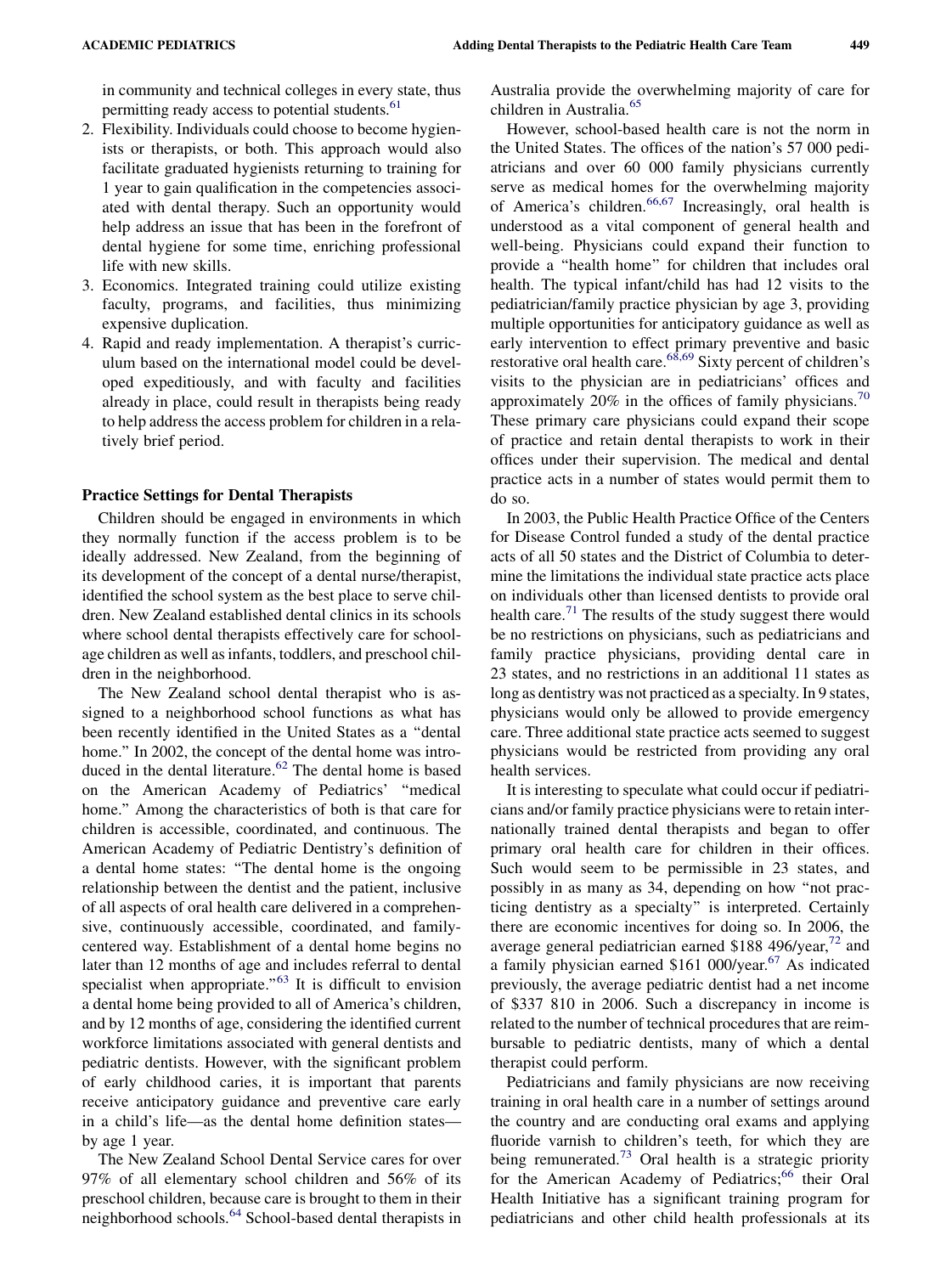<span id="page-4-0"></span>Web site [\(http://www.aap.org/oralhealth/cme\)](http://www.aap.org/oralhealth/cme). The Society of Teachers of Family Medicine Group on Oral Health has developed a national oral health curriculum, Smiles for Life, for educating family physicians [\(http://](http://www.smilesforlife2.org) [www.smilesforlife2.org](http://www.smilesforlife2.org)).

Although a physician would typically not have the expertise in dentistry to ''supervise'' specific dental procedures, it should be noted that dental therapists caring for children in other countries, such as New Zealand and Australia, do not practice with direct supervision of a dentist. A physician-led ''health home'' could refer to dentists those children whose care exceeded the competencies and scope of practice of a dental therapist. It should be anticipated that integrating primary prevention and basic restorative dental care for children in the offices of pediatricians and family physicians using dental therapists would be met with significant opposition by the dental practice community. However, were such a delivery system in place, most infants/children could have access to care to address the problem of early childhood caries and help ensure a head start to good oral health.

In the more traditional delivery system, dental therapists would be in demand in dental practices as dental hygienists are today. Adding a therapist to the health care team could result in an increase in the number of dentists providing care for children, as well as expand the capacity for dentists already caring for children to see more children. Most dentists do not accept in their practices children whose care is publicly insured, ostensibly due to the inability to manage the costs of care given overhead considerations and the lower reimbursement schedule. Dental therapists could help mitigate this issue, as care could potentially be provided in a more costeffective manner. Therapists could also practice in the public sector in public health clinics, federally qualified community health centers, and with not-for-profit organizations. However, state dental practice acts and regulations would have to be revised for dental therapists to practice in any of these settings.

## **Conclusion**

America's children have inadequate access to oral health care. Children from low-income and minority families experience more oral disease and receive less care. The current dental workforce is inadequate in numbers, composition, geographic location, education, and orientation to address this problem. Other countries in the world have utilized paraprofessionals, dental therapists, trained in 2-year programs of postsecondary education, to provide primary preventive and basic restorative care for children. The care provided by dental therapists has been documented to be equivalent in quality to that of dentists and is more economical. Developing dental therapists is a significant strategy to improve access to care for America's children and reduce oral health disparities. Dental therapists practicing in the offices of pediatricians and family physicians could offer the advantage of helping ensure access to oral health care from infancy for the majority of America's children.

### **REFERENCES**

- 1. US Department of Health and Human Services. Oral Health in America: A Report of the Surgeon General. Rockville, Md: US Department of Health and Human Services, National Institute of Dental and Craniofacial Research, National Institutes of Health; 2000.
- 2. US Department of Health and Human Services. National Call to Action to Promote Oral Health: A Public-Private Partnership under the Leadership of the Office of the Surgeon General. Rockville, Md: US Department of Health and Human Services, National Institute of Dental and Craniofacial Research, National Institutes of Health; 2003.
- 3. Nash DA, Nagel RJ. A brief history and current status of a dental therapy initiative in the United States. J Dent Educ. 2005;69:857–859.
- 4. Gehshan S, Straw T. Access to Oral Health Services for Low-Income People—Policy Barriers and Opportunities for Intervention for The Robert Wood Johnson Foundation. October 2002. Available at <http://www.oralhealthamerica.org/pdf/NCSLReport.pdf>. Accessed October 8, 2009.
- 5. American Dental Education Association. Improving the Oral Health Status of All Americans: Roles and Responsibilities of Academic Dental Institutions. Washington, DC: American Dental Education Association; 2003.
- 6. United States General Accounting Office. Report to Congressional Requesters. ORAL HEALTH: Factors Contributing to Low Use of Dental Services by Low-Income Populations. GAO/HEHS-00-149. September 2000. Available at [http://www.gao.gov/new.items/](http://www.gao.gov/new.items/he00149.pdf) [he00149.pdf](http://www.gao.gov/new.items/he00149.pdf). Accessed October 8, 2009.
- 7. American Dental Association. 2007 Survey of Dental Practice: Income from the Private Practice of Dentistry. Chicago, Ill: American Dental Association; 2009.
- 8. American Dental Association. Division of Education, 2006–2007 Report. Chicago, Ill: American Dental Association; 2008.
- 9. Beazoglou T, Bailit H, Brown J. Selling your practice: are there problems ahead? J Am Dent Assoc. 2000;131:1693–1698.
- 10. American Academy of Pediatric Dentistry Web site. Available at: [http://www.aapd.org.](http://www.aapd.org) Accessed July 7, 2009.
- 11. Casamassimo P. We need help! Pediatric Dentistry Today. 2000:36:1, 7.
- 12. US Department of Health and Human Services. Health Professions Shortage Areas. Rockville, Md: Health Resources and Services Administration; 1999.
- 13. Department of Health and Human Services. Health Resources and Services Administration. Shortage Designation: HPSAs, MUAs, MUPs. Available at <http://bhpr.hrsa.gov/shortage>. Accesssed October 8, 2009.
- 14. Xu G, Fields SK, Laine C, et al. The relationship between the race/ ethnicity of generalist physicians and their care for underserved populations. Am J Public Health. 1997;87:817–822.
- 15. Komaromy M, Grumbach K, Drake M, et al. The role of black and Hispanic physicians in providing health care for underserved populations. N Engl J Med. 1996;334:1305–1310.
- 16. Brown LJ, Lazar V. Minority Dentists—Why We Need Them: Closing the Gap. Washington, DC: Office of Minority Health, US Department of Health and Human Services; 1999: 6–7.
- 17. Valachovic RW. Dental workforce trends and children. Ambul Pediatr. 2002;(suppl 2):154–161.
- 18. Kaste LM, Selwitz RH, Oldakowski JA, et al. Coronal caries in the primary and permanent dentitions of children and adolescents 1–17 year of age: United States, 1988–91. J Dent Res. 1996;75:631–641.
- 19. American Dental Association. Survey of Dental Education, 2006; 2008. Chicago, Ill.
- 20. Seale NS, Casamassimo P. US predoctoral education in pediatric dentistry: its impact on access to dental care. *J Dent Educ*. 2003;67: 23–30.
- 21. Gehshan S, Hauck P, Scales J., Increasing dentists' participation in Medicaid and SCHIP. Forum for State Health Policy Leadership. National Conference of State Legislatures, Denver and Washington; 2001.